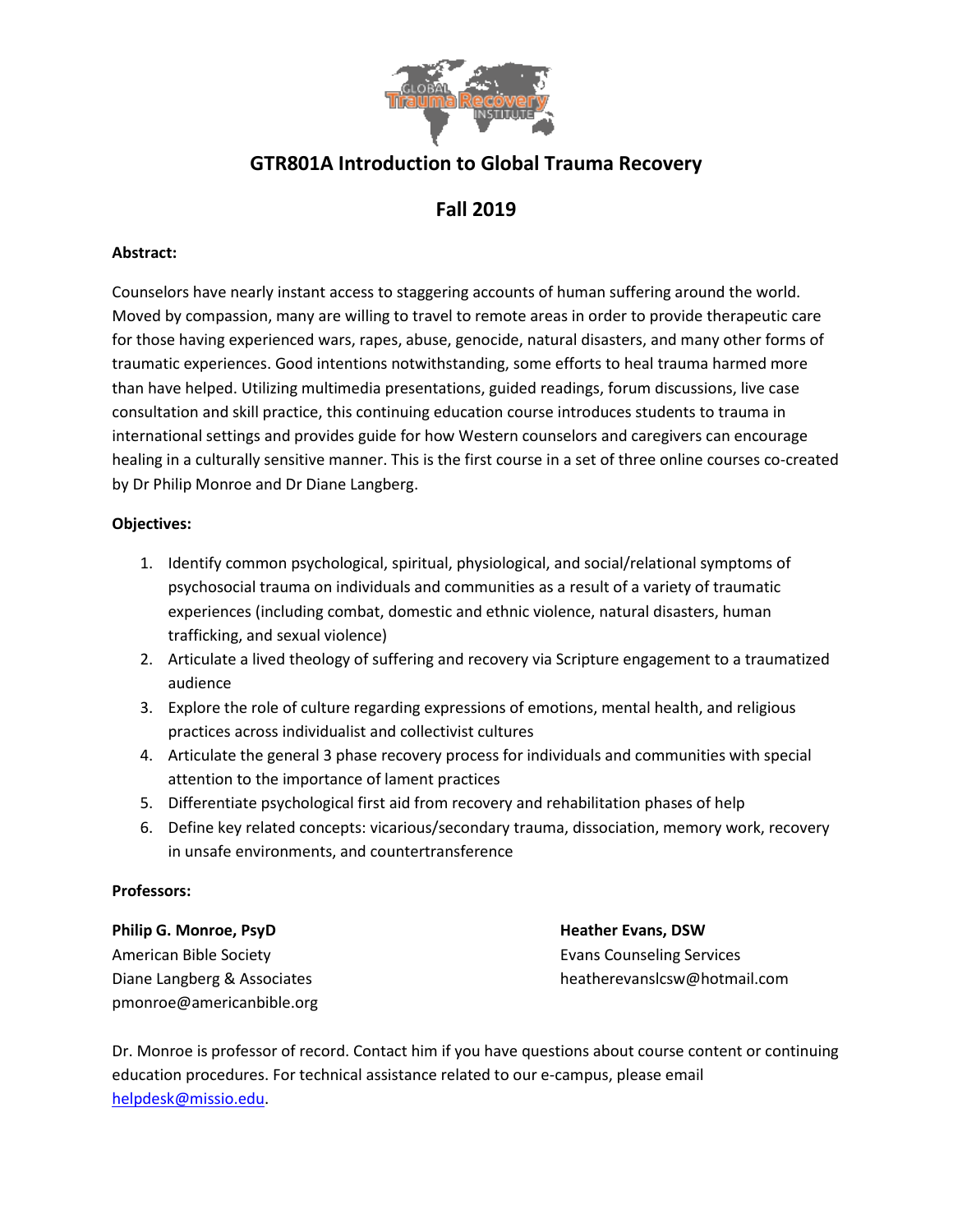

#### **Online Course Dates:**

November 2, 2019 to December 9, 2019 (40 hours of educational activity) - No class November 25-30 due to Thanksgiving holiday in the USA

#### **Costs:**

\$531 per online course (1 credit or 40 CEs). Graduate students seeking academic credit must pay current MAC tuition rates while they have remaining elective credits (see www.missio.edu).

### **Pre-requisites:**

Application required (see [https://missio.edu/global-trauma-recovery-institute/\)](https://missio.edu/global-trauma-recovery-institute/) or contact admissions@missio.edu. In addition, all participants must read a minimum of 300 pages of psychological trauma literature. Choices from the following books will satisfy this pre-course requirement.

- 1. Langberg, Diane (2003*). Counseling Survivors of Sexual Abuse*. Xulon Press.
- 2. Langberg, Diane (2015). *Suffering and the Heart of God: How Trauma Destroys and Christ Restores*. New Growth Press.
- 3. Herman, Judith (1997). *Trauma and Recovery*. Basic Books.
- 4. Krippner, Stanley & McIntyre, Teresa (2003). *The Psychological Impact of War Trauma on Civilians*. Praeger Publishers.
- 5. Mollica, Richard (2008). *Healing Invisible Wounds*. Vanderbilt University Press.

#### **Note to Students**

This is an on-line course spread over 5 weeks. We will provide you with an array of pertinent readings, notes, narrated slides, or other AV materials to highlight key issues. From these materials, you will be expected to react and engage faculty and classmates via discussion boards, reflection papers, and other collaborative activities. Each week we will introduce you to the week's concepts and review our expectations of you. While the course is primarily "asynchronous," you will need to be on the course website on and off throughout each week in order to engage the material and your peers. In addition, there are 4 required live video conferences with the professors. You will notice that we are using our own experiences in Africa to illustrate this course. However, the principles set forth should prepare you to enter into any culture in an effective learner manner.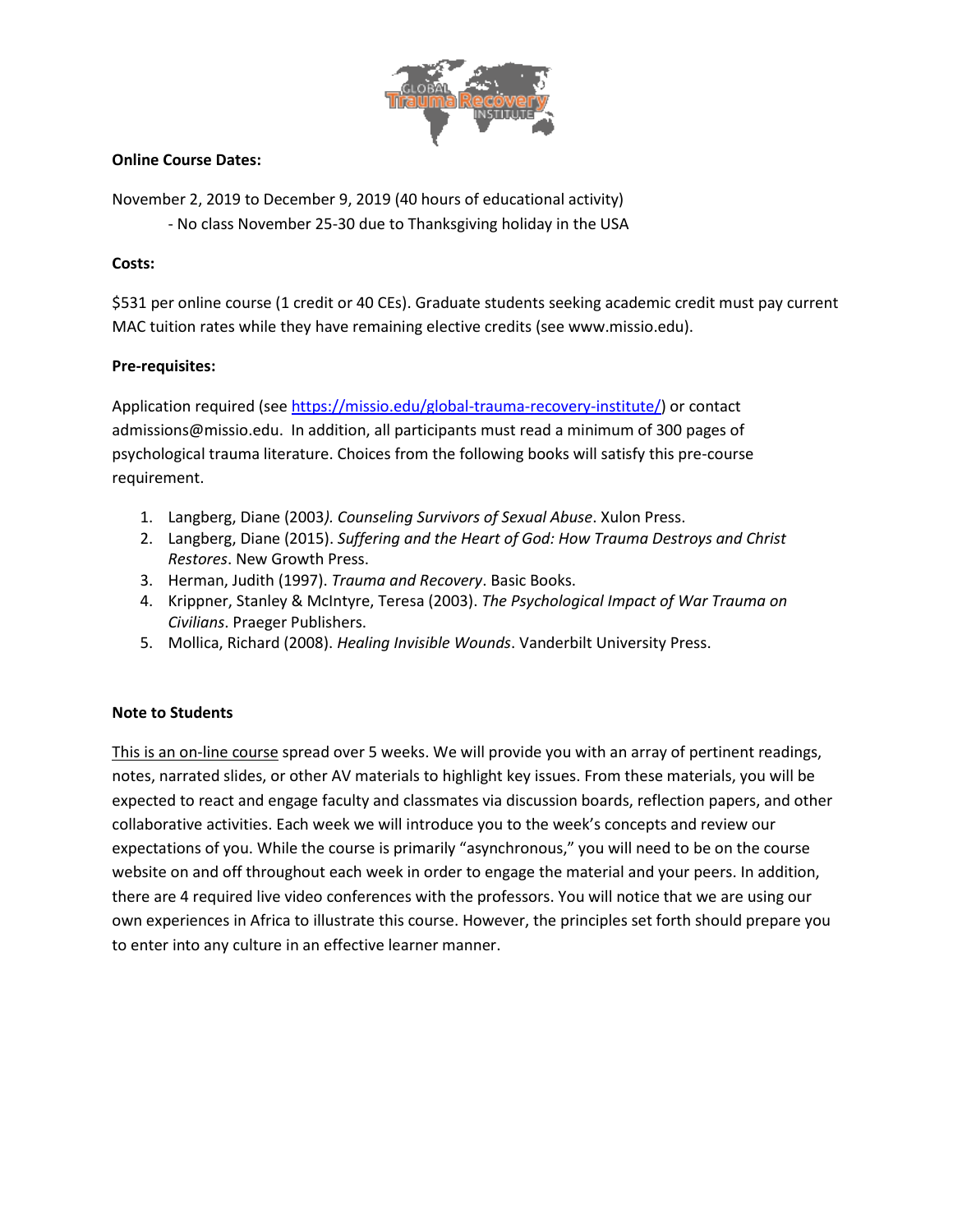

## **REQUIRED READINGS:**

- Burnet, Jennie (2012). *Genocide Lives in Us: Women, Memory, and Silence in Rwanda.* U. Of Wisconsin Press.
- Combres, Elisabeth (2011). *Broken Memory: A Novel of Rwanda*. Groundwood Books.
- Lieblich, J. & Boskailo, E. (2012). *Wounded I am More Awake: Finding Meaning After Terror.* Vanderbilt University Press.

Lopez Levers, Lisa (2012). *Trauma Counseling: Theories and Interventions*. Springer Publishing.

### **See weekly schedule for readings. Additional readings found on e-campus.**

## **COURSE PROCEDURES & COURSE REQUIREMENTS**

- 1. **Readings**. Upper level graduate courses are designed for the motivated student. Required readings are expected to be done by due dates in order to facilitate discussion and interaction with the material. At the end of the course, you will be asked what percentage of the readings you completed on-time. **IMPORTANT NOTE:** Some of the hyperlinked readings listed in the course planner can only be accessed if you are already logged into our ecampus course and using links on those pages to get to the readings.
- 2. **Discussions**. This course only exists as a reading/on-line course. Each week you will have discussion board entries to make. Each entry should be substantive. You should also plan to respond at least once each discussion board to another person. Again, these ought also to be substantive. Merely agreeing or disagreeing does not count. [Activity does not count as part of CE hours]
- 3. **Live Video Conference Class Time**. Your professor will hold required virtual office hours to discuss class materials and reinforce learnings once each week. Dates: 11/5 11/12, 11/19 & 12/3 at 4 pm EST. No class the week of Thanksgiving (11/25-30). United States based students must attend at least 2 of the 4 live interactions and participate in the live discussions. Those who miss any of the webcasts will be required to watch the recording within 72 hours.
- 4. **Written Assignments**. Postgraduate training focuses less on regurgitation and more on consolidating key concepts (learnings) and application. Each week you will have a short written assignment in the form of a journal to track what you are learning and to consider how you might use what you are learning in your current and future context.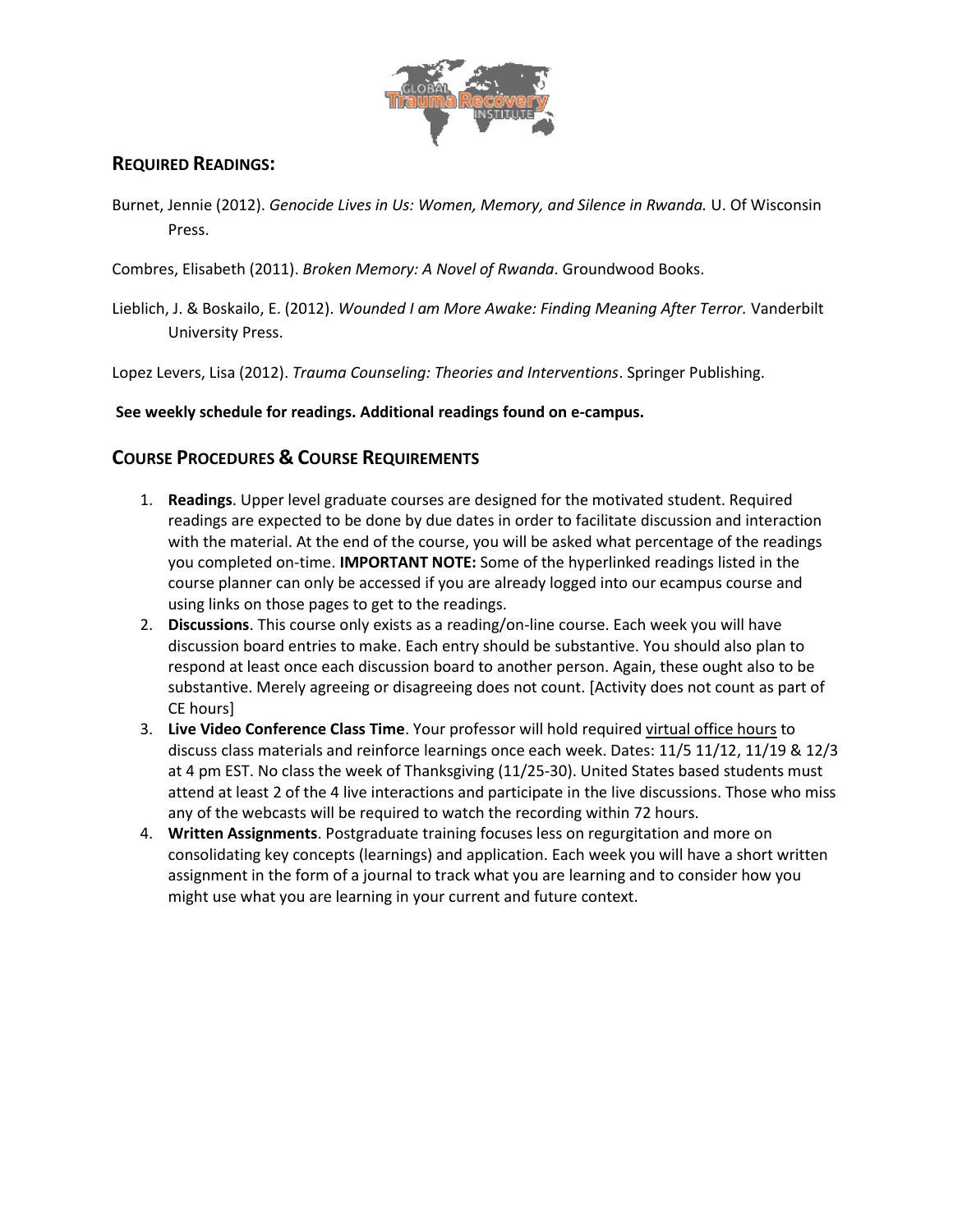

COURSE SCHEDULE WITH TOPICS, ASSIGNMENTS, SUBMISSION METHOD HOMEWORK HOURS, & DUE DATES:

| Week 1:             | <b>Intro to Trauma in International Settings</b>                              | <b>Time to</b>  |
|---------------------|-------------------------------------------------------------------------------|-----------------|
| $11/2 - 8$          |                                                                               | <b>Complete</b> |
| Learn               | <b>View Narrated PowerPoint</b><br>1.                                         | 7 hrs           |
|                     | <b>Broken Memory</b> , by Elisabeth Combres (read 1/2) (Link to Amazon)<br>2. |                 |
|                     | Disorders of Extreme Stress (DESNOS), by T. Luxenburg, et al.<br>3.           |                 |
|                     | Read pp 373-387, 395-413. (PDF on e-campus)                                   |                 |
|                     | Healing the Wounds of Ethnic Conflict, by L. Rhiannon & J.<br>4.              |                 |
|                     | Nyamutera. Read pp 77-84. (PDF on e-campus)                                   |                 |
|                     | 5. Trauma Counseling: Theories and Interventions, by L. Lopez                 |                 |
|                     | Levers. Chapters 3-4; 23-25 (link to Amazon)                                  |                 |
|                     | 6. Watch: http://www.youtube.com/watch?v=ZPNYA2GJo44, AND                     |                 |
|                     | http://www.youtube.com/watch?v=0oGGpulYsZY&feature=rela                       |                 |
|                     | ted, AND                                                                      |                 |
|                     | http://www.youtube.com/watch?v=ZbZIK9Ce0yM&feature=rel                        |                 |
|                     | ated AND http://www.youtube.com/watch?v=a67zvx4ZgEQ                           |                 |
| Think/Engage        | Discuss: While traumatic reactions are fairly consistent across cultures,     | 2 hrs           |
|                     | the environment (systems, culture, values, safety, etc.) surrounding          |                 |
|                     | trauma influences both the expression of trauma and the path to healing.      |                 |
|                     | What environmental factors did you notice in the readings and videos          |                 |
|                     | that might influence the expression of trauma? Influence the treatment        |                 |
|                     | trajectory?                                                                   |                 |
| <b>Office Hours</b> | Required live (or recorded) WebEx meeting 11/5 4 pm                           | 1.0             |
| Create              | Journal: top 5 learnings; top 5 questions                                     | 1.0             |
| <b>Total</b>        |                                                                               | 11 hrs          |
| Week 2:             | <b>Cultural Listening: Meaning and Emotions</b>                               |                 |
| $11/9-15$           |                                                                               |                 |
| Learn               | <b>View narrated PowerPoint</b><br>1.                                         | 7 hrs           |
|                     | Dawson, J.A. (2007). African conceptualisations of posttraumatic<br>2.        |                 |
|                     | stress disorder and the impact of introducing Western concepts.               |                 |
|                     | Psychology, Psychiatry, and Mental Health Monographs, 2, 101-                 |                 |
|                     | 112                                                                           |                 |
|                     | 3.<br><b>Wounded I am More Awake, by Esad Boskailo (Part I) Link to</b>       |                 |
|                     | Amazon                                                                        |                 |
|                     | <b>Broken Memory</b> ( $2^{nd}$ half, $\sim$ 70 pgs)<br>4.                    |                 |
|                     | Genocide Lives in Us: Women, Memory and Silence, by J. Burnet.<br>7.          |                 |
|                     | Chapters 1-2 (67 p.) (Link to Amazon)                                         |                 |
|                     | Cheung, F. M., van de Vijver, F. R., & Leong, F. L. (2011). Toward a<br>5.    |                 |
|                     | new approach to the study of personality in culture. American                 |                 |
|                     | Psychologist, doi:10.1037/a0022389                                            |                 |
|                     | Mesquita, B. (2001). <i>Emotions in collectivist and individualist</i><br>6.  |                 |
|                     | contexts. Journal of Personality and Social Psychology, 80(1), 68-            |                 |
|                     | 74. doi:10.1037                                                               |                 |